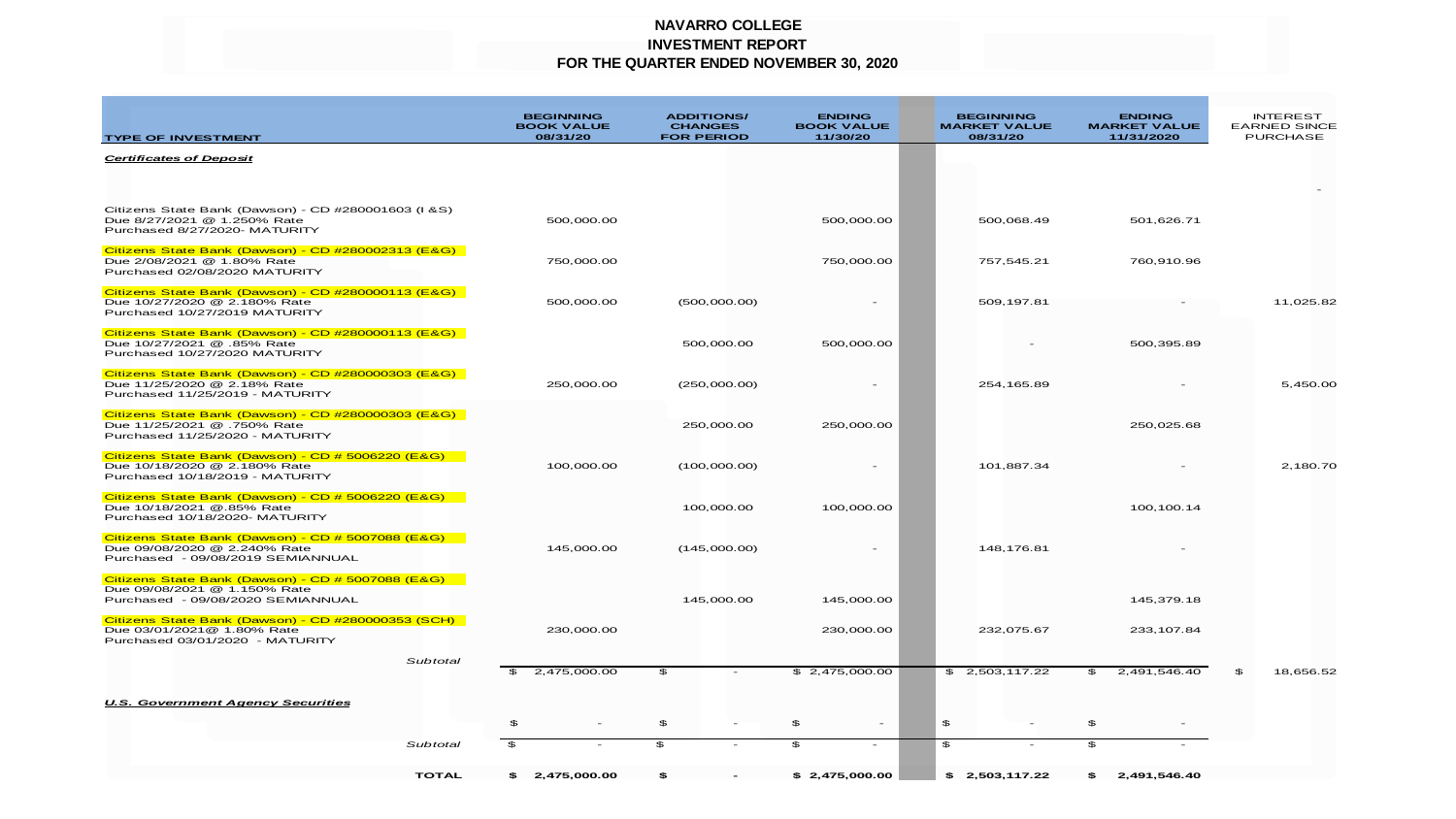#### **NAVARRO COLLEGE INVESTMENT REPORT RECAP** FOR THE QUARTER ENDED NOVEMBER 30, 2020

#### **RECAP OF INVESTMENTS BY FUND**

| <b>TYPE OF INVESTMENT</b>                                                                                                                                                                                                                                                                                                                       | <b>ENDING</b><br><b>BOOK VALUE</b><br>08/31/20                                                 | <b>Educational and</b><br><b>General Fund</b>                      | <b>Debt Service</b><br><b>Fund</b> | <b>Auxiliary</b><br><b>Fund</b> | <b>Agency</b><br><b>Fund</b> | <b>Plant</b><br><b>Fund</b> | <b>Student</b><br><b>Financial</b><br><b>Aid Fund</b> |
|-------------------------------------------------------------------------------------------------------------------------------------------------------------------------------------------------------------------------------------------------------------------------------------------------------------------------------------------------|------------------------------------------------------------------------------------------------|--------------------------------------------------------------------|------------------------------------|---------------------------------|------------------------------|-----------------------------|-------------------------------------------------------|
| Citizens State Bank (Daw son) - CD #5007088<br>Citizens State Bank (Daw son) - CD #5006220<br>Citizens State Bank (Daw son) - CD# 280000303<br>Citizens State Bank (Daw son) - CD# 280000353<br>Citizens State Bank (Daw son) - CD# 280002313<br>Citizens State Bank (Daw son) - CD# 280000313<br>Citizens State Bank (Daw son) - CD# 280001603 | 145,000.00<br>100,000.00<br>250,000.00<br>230,000.00<br>750,000.00<br>500,000.00<br>500,000.00 | 145,000.00<br>100,000.00<br>250,000.00<br>750,000.00<br>500,000.00 | 500,000.00                         |                                 |                              |                             | 230,000.00                                            |
|                                                                                                                                                                                                                                                                                                                                                 | \$<br>2,475,000.00 \$                                                                          | 1,745,000.00 \$                                                    | 500,000.00 \$                      | 0.00 S                          | $0.00$ \$                    | 0.00S                       | 230,000.00                                            |
| Novembert 30, 2020 Benchmark Rates:<br>TexStar Local Government Investment Service<br>Rates and market values are from the November 30, 2020<br>The Wall Street Journal                                                                                                                                                                         | 0.0994%                                                                                        |                                                                    |                                    |                                 |                              |                             |                                                       |
| <b>Federal Funds Rate</b><br>Treasury Bill - 26 w eeks                                                                                                                                                                                                                                                                                          | 1.6300%<br>1.5700%                                                                             |                                                                    |                                    |                                 |                              |                             |                                                       |

We, the investment officers of Navarro College District, swear that, to the best of our know ledge, this report displays Navarro College's investment portfolio as of November 30, 2020. We further swear that transactions involving this investment portfolio are in compliance with Navarro College's Investment Policy and Strategy and the provisions of the Public Funds Investment Act, Chapter 2256, and amendments of the

Prepared by: Illya Sherman,

 $12-17-20$  Date Investment Officer

Date Director/of Business Services

Date<br> $12 - 17 - 20$ Date

Investment Officer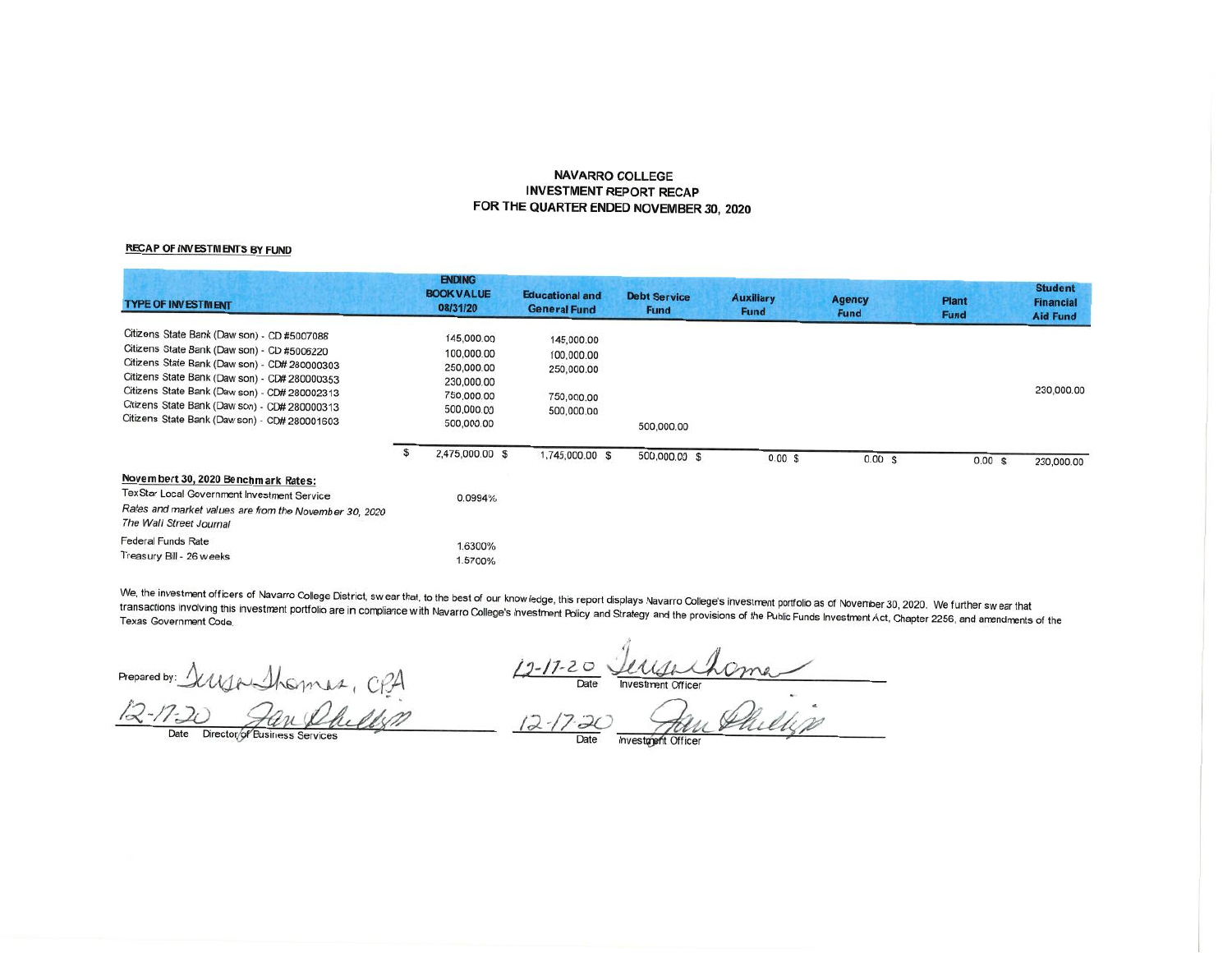## **NAVARRO COLLEGE PLEDGED COLLATERAL BY BANK TO SECURE CASH AND CERTIFICATES OF DEPOSIT FOR THE QUARTER ENDED NOVEMBER 30, 2020**

| <b>Entity</b>                     | <b>Per Bank</b><br>Cash          | <b>CDs</b>     | <b>Total</b><br><b>Deposits</b> | <b>FDIC</b><br>Insurance   | Pledged<br><b>Collateral</b>  | Type of<br><b>Collateral</b>                            |
|-----------------------------------|----------------------------------|----------------|---------------------------------|----------------------------|-------------------------------|---------------------------------------------------------|
| <b>Prosperity Bank</b>            | 19,236,495.29 \$<br>$\mathbb{S}$ | $\blacksquare$ | \$19,236,495.29                 | 250,000.00<br>$\mathbb{S}$ | $\mathbb{S}$<br>26,951,395.84 | Mortgage backed securities and Government agency issues |
| Citizens National Bank-Waxahachie | 24,978.78                        |                | 24,978.78                       | 250,000.00                 | 250,000.00                    | Letter of Credit                                        |
| Citizens National Bank-Midlothian | 11,779.15                        |                | 11,779.15                       |                            |                               |                                                         |
| Incommons Bank-Mexia              | 11,087.89                        |                | 11,087.89                       | 250,000.00                 |                               |                                                         |
| Citizens State Bank (Dawson)      | ٠                                | 2,475,000.00   | 2,475,000.00                    | 250,000.00                 | 3,490,592.97                  | Mortgage backed securities                              |
|                                   |                                  |                |                                 |                            |                               |                                                         |
| <b>TOTAL</b>                      | 19,284,341.11                    | 2,475,000.00   | 21,759,341.11                   | \$1,000,000.00             | 30,691,988.81                 |                                                         |